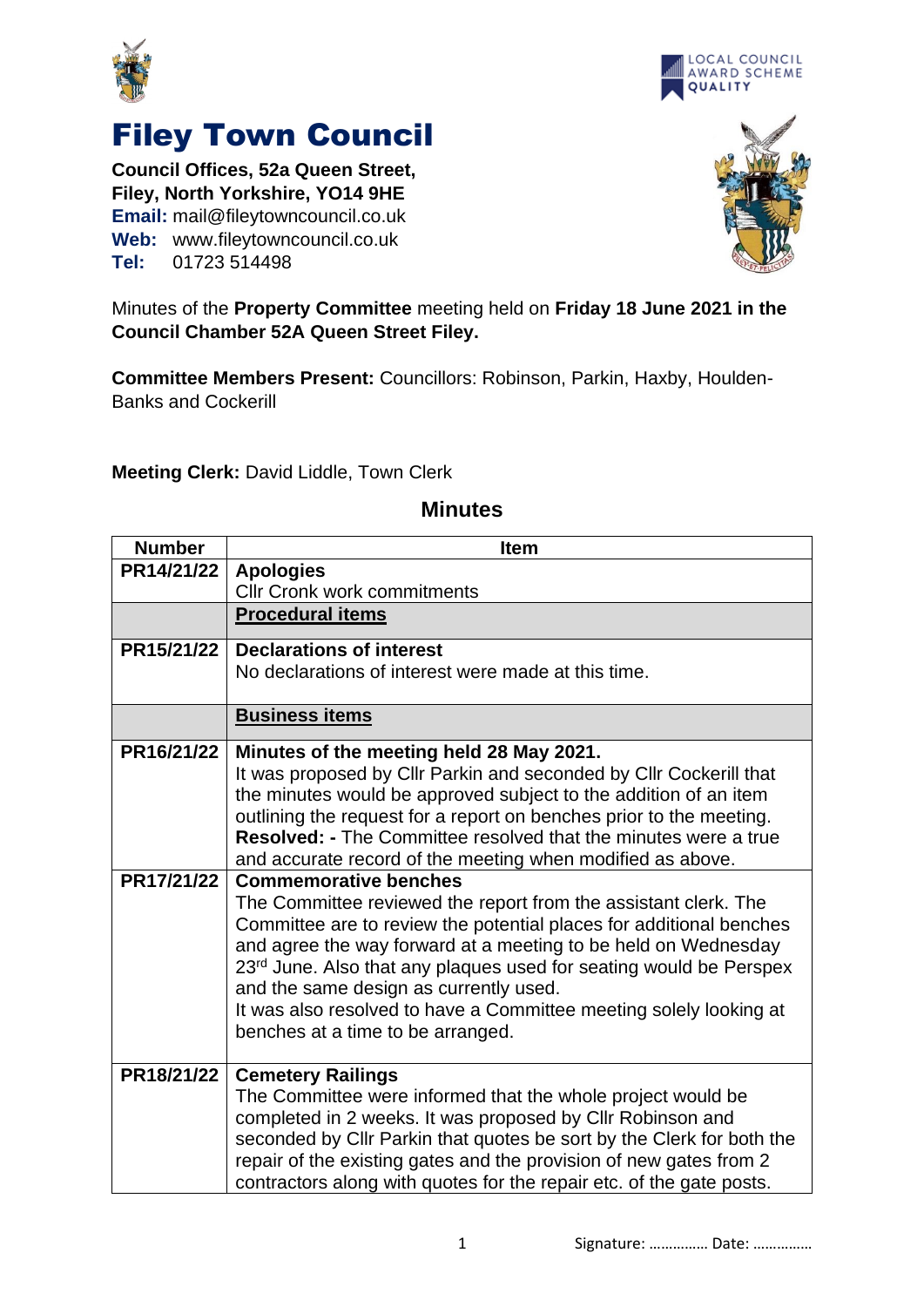



|            | <b>Resolved: - It was resolved by the committee that quotes be sort by</b>                                                                                                                                                                   |  |  |
|------------|----------------------------------------------------------------------------------------------------------------------------------------------------------------------------------------------------------------------------------------------|--|--|
|            | the Clerk for both the repair of the existing gates and the provision of<br>new gates from 3 contractors along with quotes for the repair etc. of                                                                                            |  |  |
|            | the gate posts.                                                                                                                                                                                                                              |  |  |
| PR19/21/22 | <b>Commemorative Plaque.</b>                                                                                                                                                                                                                 |  |  |
|            | The Committee confirmed its previous resolution regarding the                                                                                                                                                                                |  |  |
|            | plaque.                                                                                                                                                                                                                                      |  |  |
| PR20/21/22 | <b>Parish Wood</b>                                                                                                                                                                                                                           |  |  |
|            | It was proposed by Cllr Robinson and seconded by Cllr Haxby that<br>the Clerk would communicate with FBOG with respect to the emails<br>sent and received regarding the matters under discussion. The<br>following was to be sent to FBOG: - |  |  |
|            | No vehicular access to the wood without the permission of<br>FTC.                                                                                                                                                                            |  |  |
|            | FBOG were not to cutdown/remove any trees without the<br>permission of FTC.                                                                                                                                                                  |  |  |
|            | That it was the intention of FTC to chain and padlock both<br>large gates to the wood and access through these would be                                                                                                                      |  |  |
|            | by request to FTC.<br>The clerk would also look at producing an outline specification for<br>the maintenance of the wood.                                                                                                                    |  |  |
|            | <b>Resolved: - The Committee resolved that the Clerk would</b>                                                                                                                                                                               |  |  |
|            | communicate with FBOG with respect to the emails sent and                                                                                                                                                                                    |  |  |
|            | received regarding the matters under discussion. The following was<br>to be sent to FBOG: -                                                                                                                                                  |  |  |
|            | No vehicular access to the wood without the permission of<br>FTC.                                                                                                                                                                            |  |  |
|            | FBOG were not to cutdown/remove any trees without the<br>permission of FTC.                                                                                                                                                                  |  |  |
|            | That it was the intention of FTC to chain and padlock both                                                                                                                                                                                   |  |  |
|            | large gates to the wood and access through these would be                                                                                                                                                                                    |  |  |
|            | by request to FTC.                                                                                                                                                                                                                           |  |  |
|            | The clerk would also look at producing an outline specification for<br>the maintenance of the wood.                                                                                                                                          |  |  |
|            |                                                                                                                                                                                                                                              |  |  |
|            |                                                                                                                                                                                                                                              |  |  |
| PR21/21/22 | <b>Museum and Office painting</b>                                                                                                                                                                                                            |  |  |
|            | It was proposed by Cllr Cockerill and seconded by Cllr Haxby that                                                                                                                                                                            |  |  |
|            | the approved contractor for the painting of the exterior of the Filey<br>Museum would be Paul Rowe and that the same contractor be                                                                                                           |  |  |
|            | approved for the interior decoration of the Council Offices.                                                                                                                                                                                 |  |  |
|            | <b>Resolved:</b> - The committee resolve that the approved contractor for                                                                                                                                                                    |  |  |
|            | the painting of the exterior of the Filey Museum would be Paul Rowe                                                                                                                                                                          |  |  |
|            | and that the same contractor be approved for the interior decoration                                                                                                                                                                         |  |  |
|            | of the Council Offices.                                                                                                                                                                                                                      |  |  |
| PR22/21/22 | <b>Boat Sheds</b>                                                                                                                                                                                                                            |  |  |
|            | The Committee discussed the situation regarding the Boat Sheds                                                                                                                                                                               |  |  |
|            | and agreed to monitor the matter.                                                                                                                                                                                                            |  |  |